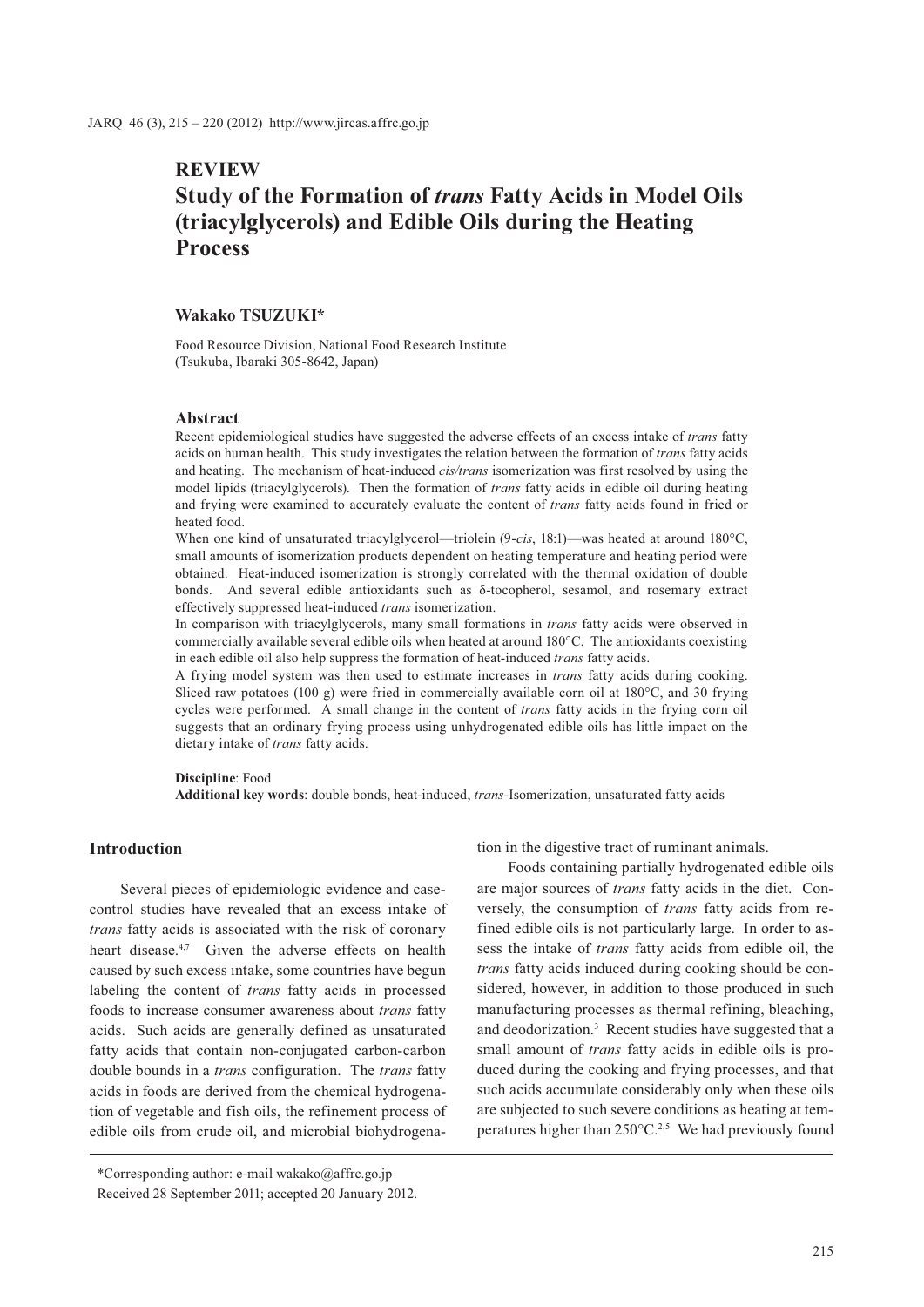W. Tsuzuki



**Fig. 1. Time course of** *trans* **18:1 isomers formation (A) and** *cis* **18:1 isomers degradation (B) in triolein heated at 160°C, 180°C, 200°C and 220°C**

 The *trans* 18:1 isomers were eluted between 26.5 and 27.4 minutes, and *cis* 18:1 isomers were eluted between 27.6 and 28.7 minutes by GC analysis (C). The absolute amount of each isomer was calculated from the peak intensity of internal standard (17:0) FAME. The values represent the means  $\pm$  SD of three experiments.  $\cdot : 160C, \longrightarrow : 180C, \longrightarrow : 200C, \longrightarrow : 220C.$ 

that a small increase in the *trans* isomers of unsaturated triacylglycerols heated at around 180°C is correlated with thermal oxidation of the double bonds.<sup>8</sup> However, very little information is available about the relation between thermally induced lipid oxidation and the heat-induced isomerization of double bonds in the unsaturated fatty acids of edible oils and triacylglycerols.

In order to elucidate the mechanisms of the heat-induced *trans* isomerization of double bonds in lipids in the present study, we first used highly purified unsaturated triacylglycerols, as most commercially available edible oils contain more than one antioxidant that might have different effects on the thermal oxidation reaction and heat-induced *trans* isomerization. Several antioxidants were added to heating models that used triacylglycerols, and then examined as anti-isomerizing reagents. Finally, the effects of the heating and frying processes on the induction of *trans* fatty acids were investigated by using commercially available edible oils.

The purpose of this study was to obtain fundamental information about the formation of *trans* fatty acids in edible oils during a domestic or commercial cooking process through the model systems.

# **Formation of** *trans* **fatty acids in heated triacylglycerols**

In addition to their dietary resources, *trans* fatty acids are endogenously produced in animal tissues from natural *cis* isomers via oxidative stress generation under physiological and pathological conditions.<sup>9</sup> The free radical-catalyzed *trans* isomerization of natural unsaturated lipids has already been investigated, and isomerization induced by radical species using an addition-elimination mechanism has been proposed. The bisallylic hydrogen in unsaturated fatty acids is also abstracted during thermally induced lipid oxidation, and the oxidative cleavage of double bonds forms radical species. Previous studies have reported that the continuous heating of vegetable oils produced a small amount of *trans* fatty acids.2,5,8 We also investigated the effect of thermally induced oxidative stress on the *cis-trans* isomerization of double bounds in lipids, using highly purified triacylglycerols. Triolein (*cis-9*; 0.5 g) was heated at 160ºC, 180ºC, 200ºC, and 220ºC. The accumulations of *trans* isomers (Fig. 1 A) and residual *cis* isomers (Fig. 1 B) were measured to monitor the isomerization rate and oxidative degradation rate of double bonds in triolein, respectively. The *trans* isomerization of the *cis* double bonds in triolein was dependent on heating temperature and heating period. In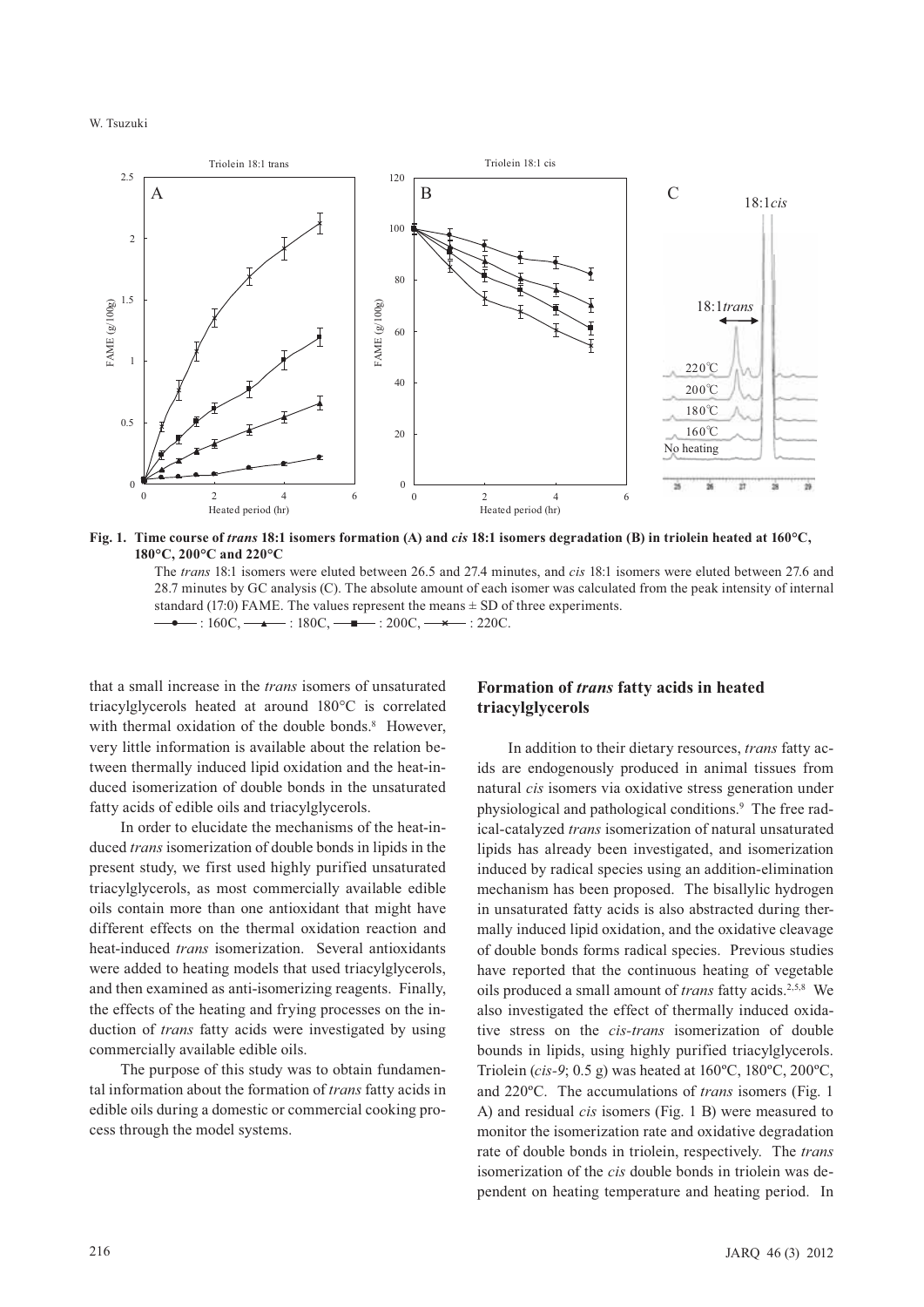

**Fig. 2. Amounts of** *trans* **18:1 isomers (A) and residual** *cis* **18:1 isomers (B) in triolein after heating at 180°C for four hours** The values represent the means  $\pm$  SD of three experiments. The values at different antioxidants not sharing a common letter differ significantly (P<0.05).

contrast, the rate of oxidative degradation at each examined temperature was considerably larger than that of *trans* isomerization, as shown in Fig. 1.

The addition of such antioxidants as  $\delta$ -tocopherol  $(\delta$ -Toc, 0.2%), rosemary extract  $(OS, 0.2\%)$ , a mixture of rosemary extract and mixed tocopherol (OSE, 0.2%), and sesamol (0.2%) suppressed the *cis*-to-*trans* isomerization of double bonds in triolein at different levels (Fig. 2 A). These antioxidants also reduced the degradation rate of *cis* double bonds in triolein (Fig. 2 B). The inhibitory effect of the antioxidants on both heat-induced *trans* isomerization and *cis*-degradation of the double bonds in tri olein increased in order of sesamol  $(0.2\%)$ ,  $\delta$ -Toc  $(0.2\%)$ , OSE (0.2%), and OS (0.2%). However, the inhibitory effect of these antioxidants on the *trans* isomerization process was incomplete, compared with that produced by substituting ambient oxygen with nitrogen (from the  $N<sub>2</sub>$ steam), as shown in Fig. 2 A.

When trilinolein (*cis-9, cis-12*, 18:1; 0.5 g) was heated at 180°C for four hours, only a very little amount of *trans* 18:2 isomers (mainly *trans-9, cis-12*, 18:2 and *cis-9, trans-12*, 18:2) was accumulated (data not shown). The effects of antioxidants on suppressing the heat-induced *trans*-isomerization of the double bonds in trilinolein were detectable but not marked, as small amounts of *trans* isomers accumulated in trilinolein, even in the absence of antioxidants. In contrast, the thermal oxidative degradation rates of the *cis* double bonds in trilinolein were larger than those of the *cis* double bonds in triolein. The inhibitory effect of the antioxidants on thermal *cis* degradation of the double bonds in trilinolein increased in order of  $0.2\%$  sesamol,  $\delta$ -Toc, OSE, and OS. More than 95% of the *cis-*double bonds were intact in trilinolein heated in the presence of 0.2% sesamol for four hours at 180°C.

During thermal oxidation, unsaturated fatty acids may undergo hydrogen abstraction and form corresponding radicals. Being thermodynamically unstable, the radicals are immediately converted into peroxyl radicals in the subsequent oxidative process. Antioxidants react with peroxyl radicals and form a stable compound, thereby interrupting further lipid oxidation. In the presence of nitrogen, oxygen does not interact with the radicals generated from the *cis* double bond, thereby interrupting the formation of peroxyl radicals and terminating the freeradical chain reaction. Therefore, the addition of antioxidants and substitution of nitrogen suppresses the successive supply of lipid radicals. Thus, a supplement of lipid radicals is indispensible for the heat-induced *trans* isomerization of triolein. Our results suggest that triolein radicals are intermediate species formed in heat-induced *trans* isomerization.

One previous study suggested that the isomerization of oxidative stress-induced lipids was potentially important in aging and disease, because *trans* fatty acid chains could affect both membrane properties and function.<sup>9</sup> The isomerization of double bonds in various unsaturated fatty acids will require further physical analysis as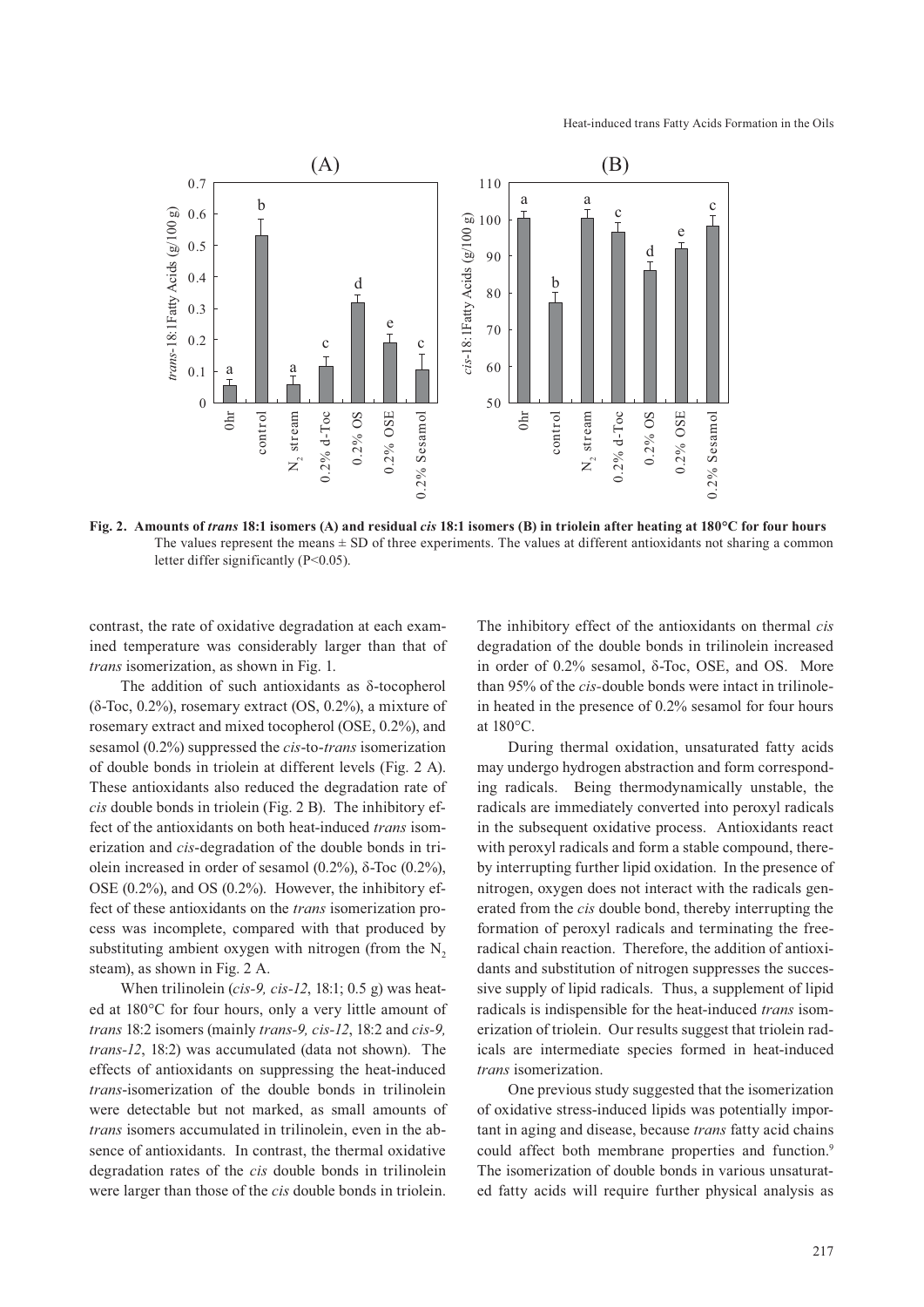#### W. Tsuzuki

pertaining to not only food processing but also research related to human health.

# **Formation of** *trans* **fatty acids in heated edible oils**

Refined edible oils derived from various plants are commercially available and occasionally used in the frying process. These edible oils contain a small amount of *trans* fatty acids (0-2%) that were produced during the purification process of crude oil. To estimate the formation of *trans* fatty acids in edible oils during cooking, six commercially available edible oils were heated in the simple model system without food and the profile of *trans* fatty acid formation was investigated. As listed in Table 1, the total amount of *trans* fatty acids (sum of *trans* fatty acids above the limit of quantitation (QL: 0.047 g/100 g oil)) in these fresh oils was in the range of 0.26 g to 1.54 g/100 g. Prior to heating, the cooking oil, canola oil, and corn oil mainly contained *trans* 18:2 and *trans* 18:3, while *trans* 18:1 and *trans* 18:2 were predominantly detected in fresh safflower oils and fresh sesame oil (Table 1). These *trans* isomers in the fresh oils are typically produced in the deodorization process of crude oil. The edible oil (1.0 g) was heated at 180°C for four hours in a small glass tube. Figure 3 shows the GC chromatograms of fresh canola oils and related heat treatment (at 180°C for four hours). After four hours of heat treatment at 180°C in the model system, small increases were observed in *trans* 18:1 in safflower oil and rice bran oil (from 0.05 g/100 g to 0.14 g/100 g, and from 0.09/100g to

0.11 g/100 g, respectively), and in *trans* 18:1 (from 0.14 g/100 g to 0.25 g/100 g) and *trans* 18:2 (from 0.32 g/100 g to 0.59 g/100 g) in sesame oil. In contrast, *trans* 18:3 in cooking oil, corn oil, and rice oil decreased slightly depending on the period of heating.

Substantial increases were previously observed in *trans* 18:2 and *trans* 18:3 in safflower oil heated at 250°C  $-350^{\circ}$ C.<sup>2,6</sup> Those past studies also suggested that no significant production of *trans* isomers of these polyunsaturated fatty acid was detected when corresponding oils were heated at less than 200°C. In this study, *trans* 18:2 and *trans* 18:3 in commercially available edible oils did not form substantially by heating at 180°C. Thus, our results support those of the previous studies.<sup>2,5,8</sup>

One previous study reported a linear relation between the amounts of *trans* 18:1 in several vegetable oils and the heated periods.<sup>2</sup> This feature could be found in *trans* 18:1 in the heated oils investigated by this study. As listed in Table 1, statistically significant differences (P<0.05) were observed in the amounts of *trans* 18:1 in heated rice bran oil, safflower oil and sesame oil, as compared with the fresh ones. However, these increases in *trans* 18:1 produced by heating were too small to affect the dietary intake of *trans* fatty acids from these oils.

The fatty acid composition of each vegetable oil depends on the plant from which it is derived. Moreover, the antioxidants coexisting in these vegetable oils were diverse in terms of kind and concentration. These factors—the fatty acid composition of each oil and the coexisting antioxidants—contribute to variations in the profiles of accumulated heat-induced *trans* fatty acids.

|               | heated period<br>(hr) | C18:1t<br>(g/100g) | C18:2t<br>(g/100g) | C18:3t<br>(g/100g) | Total<br>(g/100g) | Total >LQ<br>(g/100g) |
|---------------|-----------------------|--------------------|--------------------|--------------------|-------------------|-----------------------|
| Cooking oil   | $\theta$              | (0.02)             | 0.37               | 1.06               | 1.45              | 1.43                  |
|               |                       | 0.08               | 0.37               | 0.97               | 1.42              | 1.42                  |
| Canola oil    | $\Omega$              | (0.04)             | 0.13               | 0.86               | 1.03              | 0.99                  |
|               |                       | 0.06               | 0.14               | 0.89               | 1.09              | 1.09                  |
| Corn oil      |                       | (0.04)             | 1.21               | 0.33               | 1.58              | 1.54                  |
|               |                       | 0.06               | 1.21               | 0.31               | 1.58              | 1.58                  |
| Rice bran oil | $\Omega$              | 0.09               | 0.70               | 0.33               | 1.12              | 1.12                  |
|               |                       | 0.11               | 0.69               | 0.31               | 1.11              | 1.11                  |
| Safflower oil | $\Omega$              | 0.05               | 0.21               | (0.04)             | 0.3               | 0.26                  |
|               |                       | 0.14               | 0.19               | (0.04)             | 0.37              | 0.33                  |
| Sesami oil    | $\theta$              | 0.14               | 0.32               | (0.01)             | 0.47              | 0.46                  |
|               |                       | 0.25               | 0.59               | (0.02)             | 0.86              | 0.84                  |

**Table 1. Formation of** *trans* **fatty acids in the edible oils by heating (180°C)** 

( ) denotes peak intensity less than the quantitation limit (QL).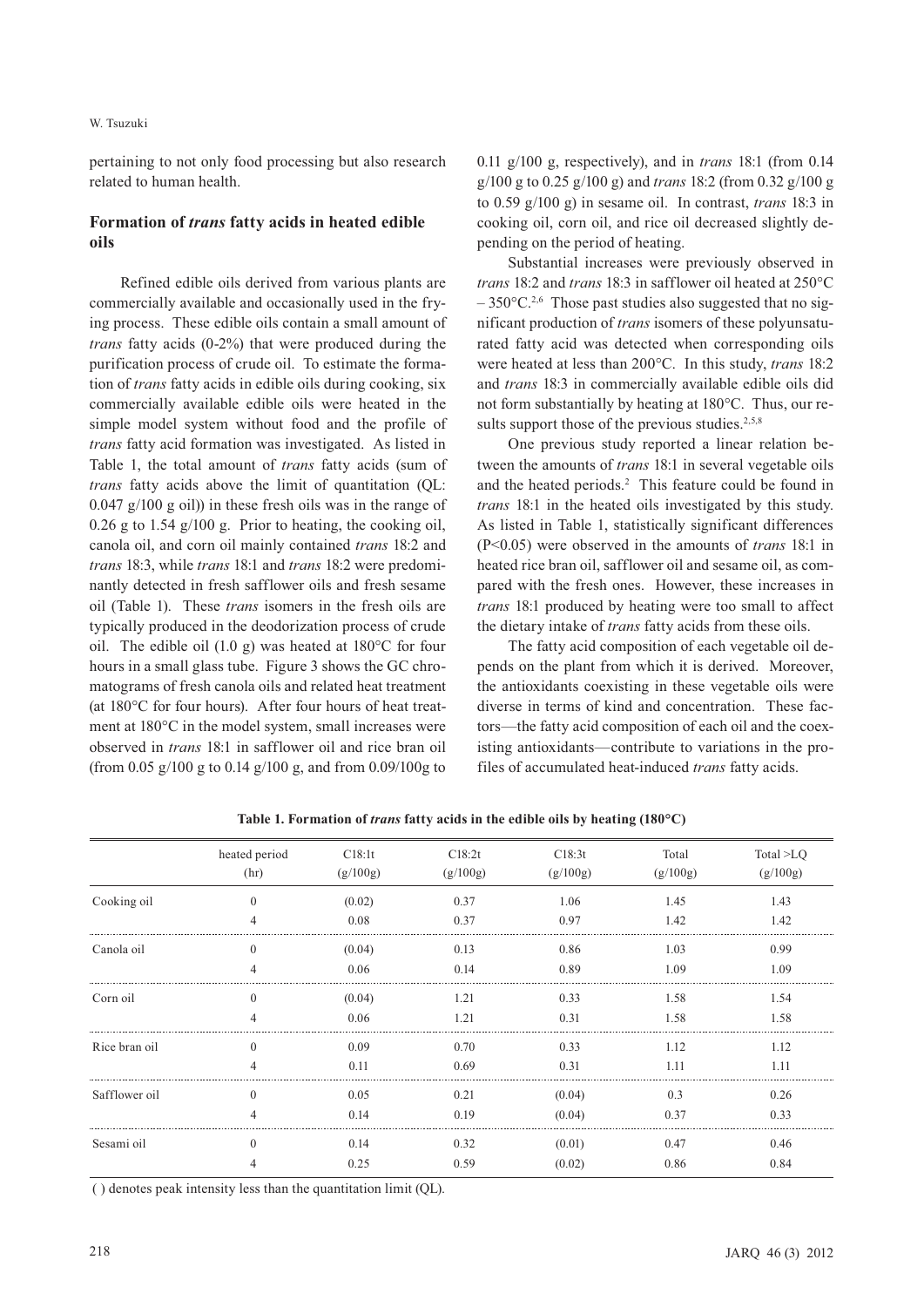

**Fig. 3. Gas chromatogram of fatty acid methyl esters of fresh canola oil (A) and canola oil heated at 180°C for four hours (B)**

# **Formation of** *trans* **fatty acids in the frying process**

The formation of *trans* fatty acids in oil during the frying process has also been investigated.<sup>1,2</sup> Among these studies, the degree of *trans* fatty acid formation during frying depended on the frying conditions and frying materials. When such frying materials as pre-fried frozen potatoes containing *trans* fatty acids were introduced to the frying process, *trans* fatty acids released from the materials into the frying oil during frying should be considered. The formation of *trans* fatty acids in frying oil caused by the frying process itself should be distinguished from the *trans* fatty acids initially existing in the frying materials. Foods containing very little *trans* fatty acids are recommended as frying test materials. In addition, more detailed monitoring of *trans* fatty acids accumulated in both the frying materials and frying oil is needed to investigate the formation of *trans* fatty acids in edible refined oils under domestic or commercial cooking conditions.

In this study, the formation of *trans* fatty acids in edible oils during the frying process was investigated by using fresh raw potatoes and commercially available corn oil as the frying materials and frying oil, respectively. Potatoes harvested in Hokkaido, Japan, were purchased from a local market and stored at room temperature until use. Raw potatoes (100 g) were sliced into pieces (1.0  $\times$  1.0 cm in thickness and 8 to10 cm in length), and then fried in edible corn oil. (Note the amount of each *trans* fatty acid differed slightly as the corn oil used in this experiment and that used in the heating experiment came from different lots of production.) After every tenth frying operation at 180°C, the *trans* fatty acids in the frying oils were analyzed. The amounts of *trans* 18:1 in fresh corn oil were less than the LQ. Even after the 30th frying operation at 180°C, their amounts were still less than the LQ. Figure 4 shows the amounts of *trans* 18:1, *trans* 18:2, and *trans*18:3 in the frying corn oil at every tenth frying operation. Throughout the frying operations, the accumulation of these *trans* fatty acids was not distinguished statistically from those in the fresh oil (Fig. 4).

The lipid content in the raw potatoes was 0.11% (w/w), and there were undetectable *trans* isomers of unsaturated fatty acids in the lipid (data not shown). Conversely, the lipid content of potatoes fried at 180°C was  $8.8 \pm 0.1\%$ . No difference was found in lipid content depending on the number of frying operations. The fatty acid composition of the fried potatoes was consistent with that of the frying oil, rather than with that of the original raw potatoes, thus suggesting that most lipids composed of fried potatoes were transferred from the frying oil.

Based on the amounts of *trans* fatty acids in the frying oils and the lipid content in the fried potatoes, the intake of *trans* fatty acids was calculated. When 100 g of potatoes fried at 180°C in this study were served, the range of *trans* fatty acids intake was estimated at 0.129 ± 0.003 g. The repeated frying process would not have a large effect on *trans* fatty acid intake from the fried potatoes. As described in the heating model of edible oils, the formation of *trans* fatty acids in canola oil, cooking oil, rice bran oil, safflower oil, and sesame oil during